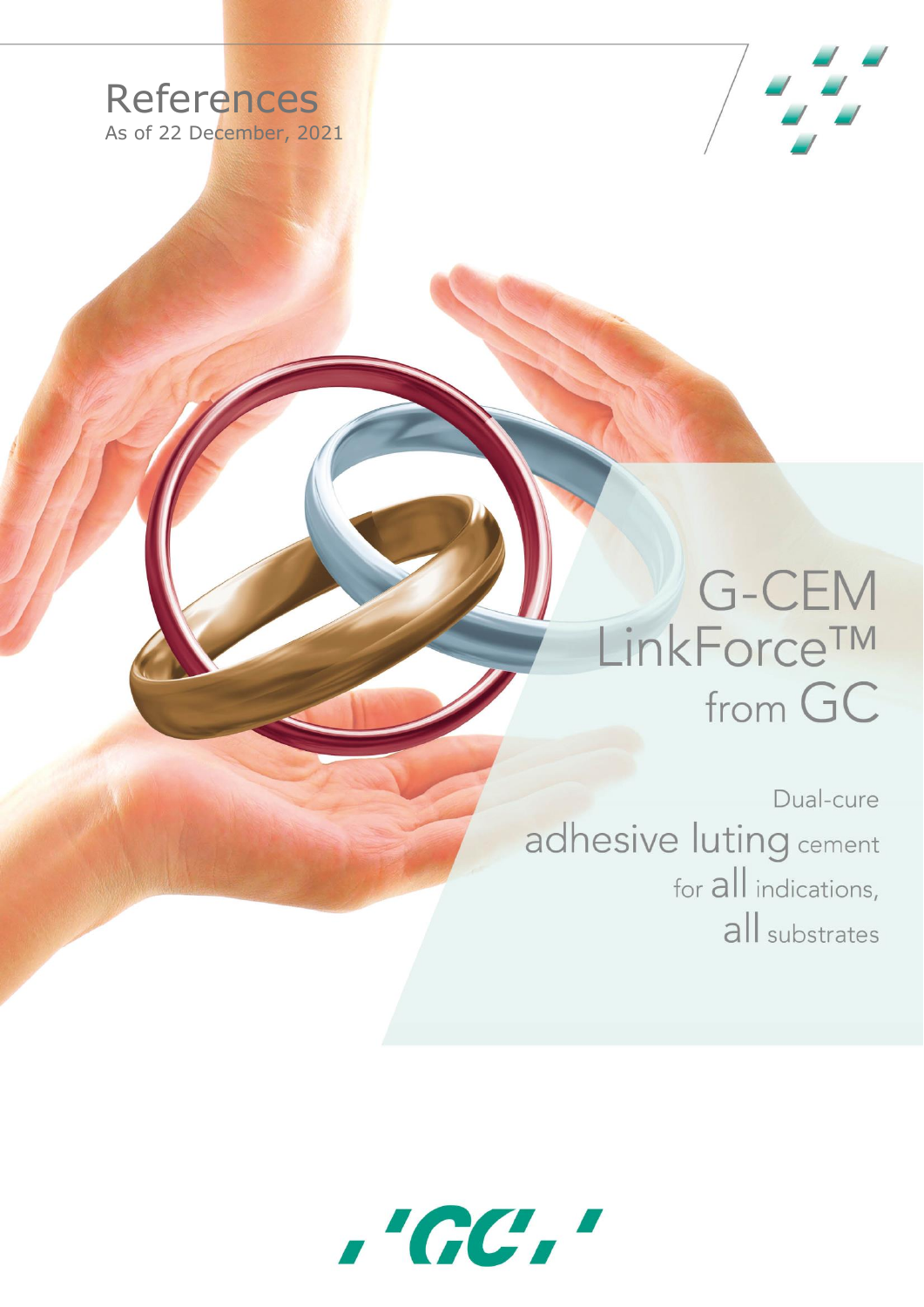

- 1. **Wear resistance of a new resin-cement, G-CEM LinkForce**. N. Matsumoto, A. Arita, T. Kumagai (GC Corporation). Journal of Dental Research, 2017; 95A, abstract 1958.
- 2. **Evaluation of bonding durability of G-CEM LinkForce to as-press surface of ceramics.** H. Kakinuma, N. Matsumoto, A. Arita, T. Kumagai. 2017. *GC Corporation R&D Center.*
- 3. **Bond strengths of cements to a new pressable ceramic.** K. Hayashi, S. Otake, R. Nemoto, R. Asano, S. Rikitoku, H. Miura. Journal of Dental Research, 2017; 96A, abstract 2550.
- 4. **Wear resistance evaluation of adhesive resin cement for esthetic restorations.** S. Akiyama, R. Akatsuka, K. Sasaki. Journal of Dental Research, 2016; 95B, abstract 1345.
- 5. **Simulated gap wear of resin luting cements.** A. Tsujimoto, W. Barkmeier, T. Takamizawa, M. Miyazaki, M.A. Latta. Dental Materials, 2016; 32S; e1–e103, abstract 86.
- 6. **Evaluation of bonding properties of G-CEM LinkForce to ceramic restorations.** K. Fujimori, N. Matsumoto, A. Arita, T. Kumagai. Dental Materials, 2016; 32S; e1-e103, abstract 56.
- 7. **Bond strengths of five adhesive resin cements to zirconia.** Y. Keiichi, S. Takashi. Journal of Dental Research, 2016; 95A, abstract 570.
- 8. **Evaluation of bonding strength of resin-cement to the as-press surface of press ceramics.** In Japanese.
- 9. **Simulated localized wear of resin luting cements for universal adhesive systems with different curing mode.** A. [Tsujimoto,](https://www.ncbi.nlm.nih.gov/pubmed/?term=Tsujimoto%20A%5BAuthor%5D&cauthor=true&cauthor_uid=29375099) W.W. [Barkmeier,](https://www.ncbi.nlm.nih.gov/pubmed/?term=Barkmeier%20WW%5BAuthor%5D&cauthor=true&cauthor_uid=29375099) T. [Takamizawa,](https://www.ncbi.nlm.nih.gov/pubmed/?term=Takamizawa%20T%5BAuthor%5D&cauthor=true&cauthor_uid=29375099) H. [Watanabe,](https://www.ncbi.nlm.nih.gov/pubmed/?term=Watanabe%20H%5BAuthor%5D&cauthor=true&cauthor_uid=29375099) W.W. [Johnson,](https://www.ncbi.nlm.nih.gov/pubmed/?term=Johnson%20WW%5BAuthor%5D&cauthor=true&cauthor_uid=29375099) M.A. [Latta,](https://www.ncbi.nlm.nih.gov/pubmed/?term=Latta%20MA%5BAuthor%5D&cauthor=true&cauthor_uid=29375099) M. [Miyazaki.](https://www.ncbi.nlm.nih.gov/pubmed/?term=Miyazaki%20M%5BAuthor%5D&cauthor=true&cauthor_uid=29375099) Journal of Oral Science, Vol. 60, No. 1, 29-36, 2018
- 10. **Vickers hardness of dual-cured luting agents polymerized only by the self-curing mode.** S. Zinelis, M. Dimitriadi, X. Barmpagadaki, G. Eliades. Poster 289, CED-IADR/NOF Vienna 2017
- 11. Microleakage of composite crowns luted on CAD/CAM-milled human molars: a new method for standardized in vitro tests. M.A. Schlenz, A. Schmidt, P. Rehmann, T. Niem, B. Wöstmann. Clinical Oral Investigations. <https://doi.org/10.1007/s00784-018-2460-8>
- 12. Time-dependent degree of conversion, Martens parameters, and flexural strength of different dual‑polymerizing resin composite luting materials. M. Kelch, B. Stawarczyk, F. Mayinger. Clinical Oral Investigations 2021 1 (August): 1–10. <https://doi.org/10.1007/S00784-021-04091-4>